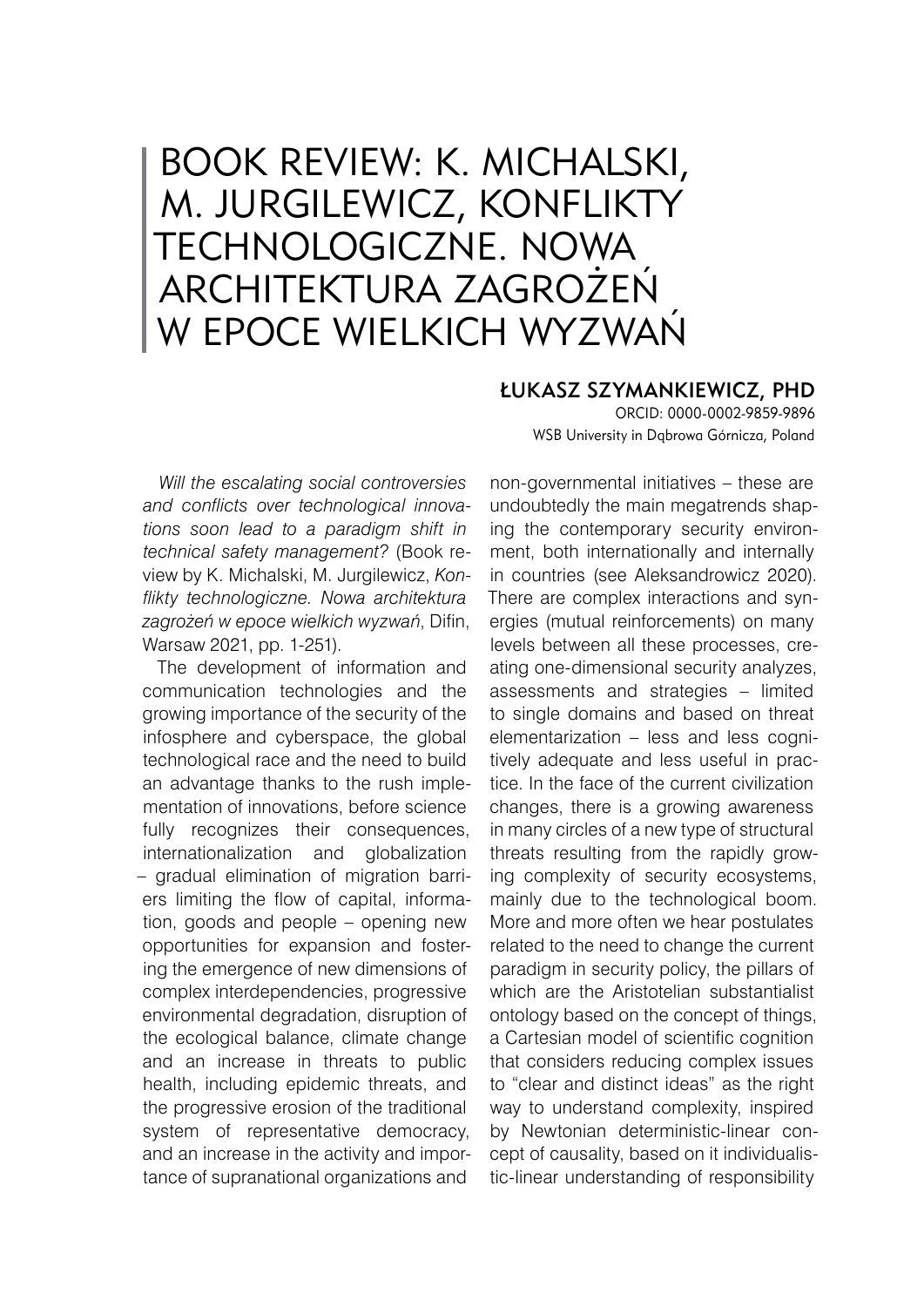widespread in voluntarist legal systems and ethical doctrines of Latin civilization and supplemented by Cartesian methodical skepticism, imposing the presumption of innocence in the absence of compelling scientific evidence for the existence of mutually unambiguous cause-effect relationships, as well as the boundless belief in the computability of the world and the recognition of computability as the only objectivizing strategy, which results in excessive quantitative research. The fateful effect of these philosophical assumptions is the widespread belief in the safety promises made by commercialized laboratory science, and the widespread depreciation of alternative models of cognition, contemptuously referred to as pseudo- or para-science – and when such nomenclature does not help, labelling with conspiracy theory is an effective means of silencing the unrighteous, which is only a short step away from accusations of terrorism. The falsity of these assumptions, which are the "founding myth" of the Western European security culture, are interestingly exposed by the authors of the book *Konflikty technologiczne. Nowa architektura zagrożeń w epoce wielkich wyzwań*, published in March 2021 by the Warsaw publishing house Difin as part of a series dedicated to security sciences.

As technology and technological innovation are widely regarded as a blessing in the modern world, technological threats and risks are rarely the subject of research in mainstream security science (securitology). If technological issues appear on the security conferences agendas, they are usually considered in terms of a possible imbalance of power, and the source of security problems is more often seen in their scarcity than in technologies. The authors of the book

warn of the dire consequences of such a one-sided, overly optimistic view of technology only as a boon – a major factor in growth and strategic advantage. Krzysztof Michalski – scientist and methodologist from Rzeszow University of Technology, specializing in technology assessment and interdisciplinary security analyzes, and Marcin Jurgilewicz – lawyer and political scientist from Rzeszow University of Technology, specializing in research in the scope of public safety and order, especially assembly safety, the use of direct coercion measures, conflict resolution and anti-crisis measures – indicate new dimensions of threats to internal security resulting from inappropriate technological policy. The authors of the book see the source of primary threats not only in the multifaceted ambivalence of technology, but also in the rapidly growing structural complexity of technical systems (mainly due to hybridization related to the transformation of these systems into cyber-physical systems, as well as their growing network). Increasing complexity gives technical systems the ability to self-organize and operate autonomously without our knowledge and against human will. The authors of the book note that in the face of the growing dependence of the modern network society on the reliability of technology in increasingly simpler life activities and the increasingly collective, "totalitarian" nature of technologies, from which there is no escape from harmful or dangerous effects, there is growing distrust in many social circles of (some) technologies and fear of the vicinity of various types of industrial installations (NIMBY). The mistrust and fears of the population are fueled not only by the increasingly less credible security promises made by increasingly commercializing laboratory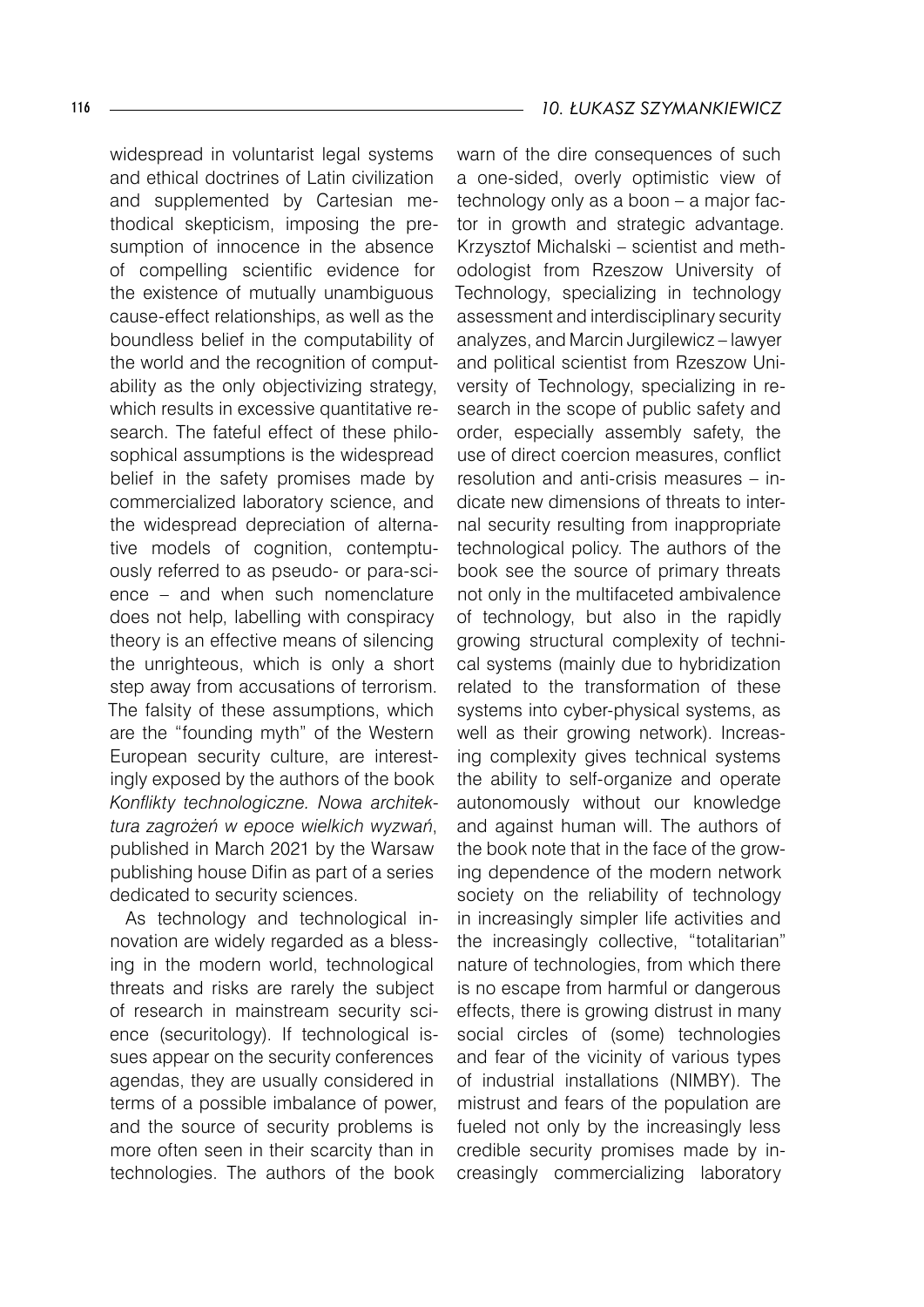sciences and increasingly questioned by technological disasters, failures and space-time unlimited chains of damage, but also malicious disinformation activities in cyberspace carried out by hostile organizations with the intention of causing widespread disorientation, internal splits, conflicts and political crises capable of threatening the security and stability of states.

Michalski and Jurgilewicz reveal to the reader surprising constellations of interests in maintaining the security of technical systems at the lowest possible level. This dangerous alliance is created primarily by technological enterprises (1) forced by increasing competition to implement innovations before science fully recognizes their impact on people and the environment, commercialized science (2) legitimizing risky innovations by systematically producing doubts as to their social harmfulness, the so-called risk industry (3) – a high-margin, multiindustry branch of production and services (insurance, protection measures, security systems, claims handling and reconstruction, etc.) benefiting from misfortunes that arouse additional security needs in society, as well as state authorities (4) – in principle, favorable to dangerous business ventures, because they tax the related financial flows, and the legal systems existing in most countries (5), based on linearly understood, individual, retrospectively oriented responsibility, "after damage" response and the principle of presumption of innocence in the absence of compelling evidence of individual fault.

All these conditions work – according to the authors – to the benefit of those who risk and put into question the effectiveness of administrative supervision over the safety of projects, devices,

products and processes. The growing social awareness of these conditions, which guarantee the high susceptibility of modern industrialized societies to catastrophes, causes a change in people's attitudes towards technological achievements in many countries. The authors of the book express concerns that social controversies and conflicts over technological innovations, resulting from improper conduct of technological policy "behind closed doors", without the participation of stakeholders, will soon become a factor in any civil society that seriously disrupts the processes of economic development and threatens the internal security of countries and their position in the international arena. Therefore, they are looking for solutions that will be able to effectively eliminate such conflicts "at the source" or limit their destructive impact on the processes of technological development, the continuity of which determines the national welfare, stability and security of states, and the competitiveness of economies. Michalski and Jurgilewicz indicate three necessary conditions for rational and socially responsible handling of technological conflicts:

1) Preventing technological conflicts in the conditions of the increasingly totalitarian nature of modern technological innovations requires the empowerment of citizens. Decisions on the choice of technology and the implementation of socially controversial technological projects taken at various levels of public administration and in enterprises should be preceded by a reliable technology assessment taking into account the full spectrum of social consequences and open to fair participation of all stakeholders possible. A sense of being heard and genuinely co-decid